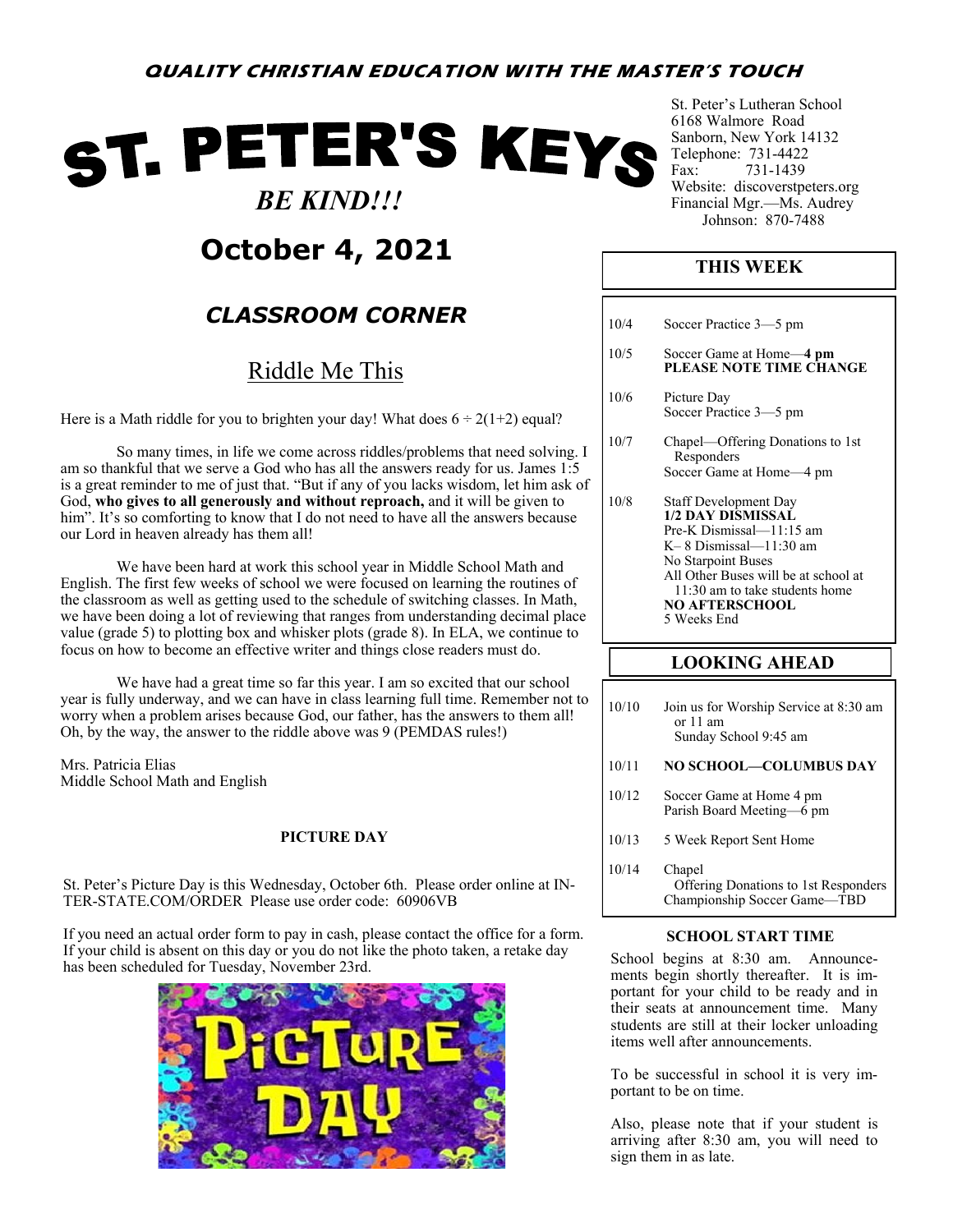#### **CHIAVETTA'S DRIVE-THRU CHICKEN BBQ**

St. Peter's Lutheran School will be having a Chiavetta's Drive-thru Chicken Barbecue on Thursday, October 28th from 4—6 pm. See attached flyer for more information.

#### **TRUNK OR TREAT**

**Date:** Sunday, October 24, 2021 (Subject to change if Covid-19 guidelines change.)

**Time:** 4:00-6:00 pm (Vehicle participants will be given a time to arrive.)

**Location:** St. Peter's Church Parking Lot/Cemetery (Vehicle participants will be notified of where to park.)

**Participation:** St. Peter's Lutheran Church will be hosting a private event for our current St. Peter's School and Church Families.

**TRUNKERS**: We will be having a limited number of vehicles in order to follow social distancing guidelines. We are asking for people to sign up in advance if you would like to participate by decorating a vehicle. Please contact Lynette Kroening at 310-7862 as soon as possible to secure your spot. We will NOT be able to accept any vehicles that aren't preregistered.

**TREATERS:** If your child will be participating in this event, we ask that you text Lynette at 310-7862 with the number of children that will attend. It is extremely important that we have cooperation from everyone in attendance. We have the following guidelines in place:

• Children MUST be accompanied by an adult at all times and follow the flow of foot traffic from one vehicle to the next.

• TRUNKERS should provide their own candy. Bags will be provided.

• Families are to park in the church parking lot (or at school if there is no room.)

We ask that once your children have finished passing through the line that you go directly to your car. There shouldn't be any lingering or gathering of groups.

We are doing our best to plan an event that will be fun for the kids, while practicing social distancing to keep everyone safe. Your cooperation in helping us to be compliant is needed. The state continues to monitor events that are being held. Our wish is to follow the guidelines that have been established.

**Thank you for helping us make this a fun and special event for our school and church families.** 

#### **HEALTH REMINDER**

We would like to remind parents that it is extremely important that you monitor your child's health and keep him/ her home if they show any signs of COVID-19. Temperatures should be taken daily prior to arriving at school. As a reminder, COVID-19 symptoms may include any of the following:

- Fever or chills
- Cough
- Shortness of breath/difficulty breathing
- Fatigue
- Muscle or Body Ache
- Headache
- New loss of taste and smell
- Sore throat
- Congestion or runny nose
- Nausea or vomiting
- Diarrhea

Any child with a fever greater than 100.0 F without fever reducing medicine must be kept home.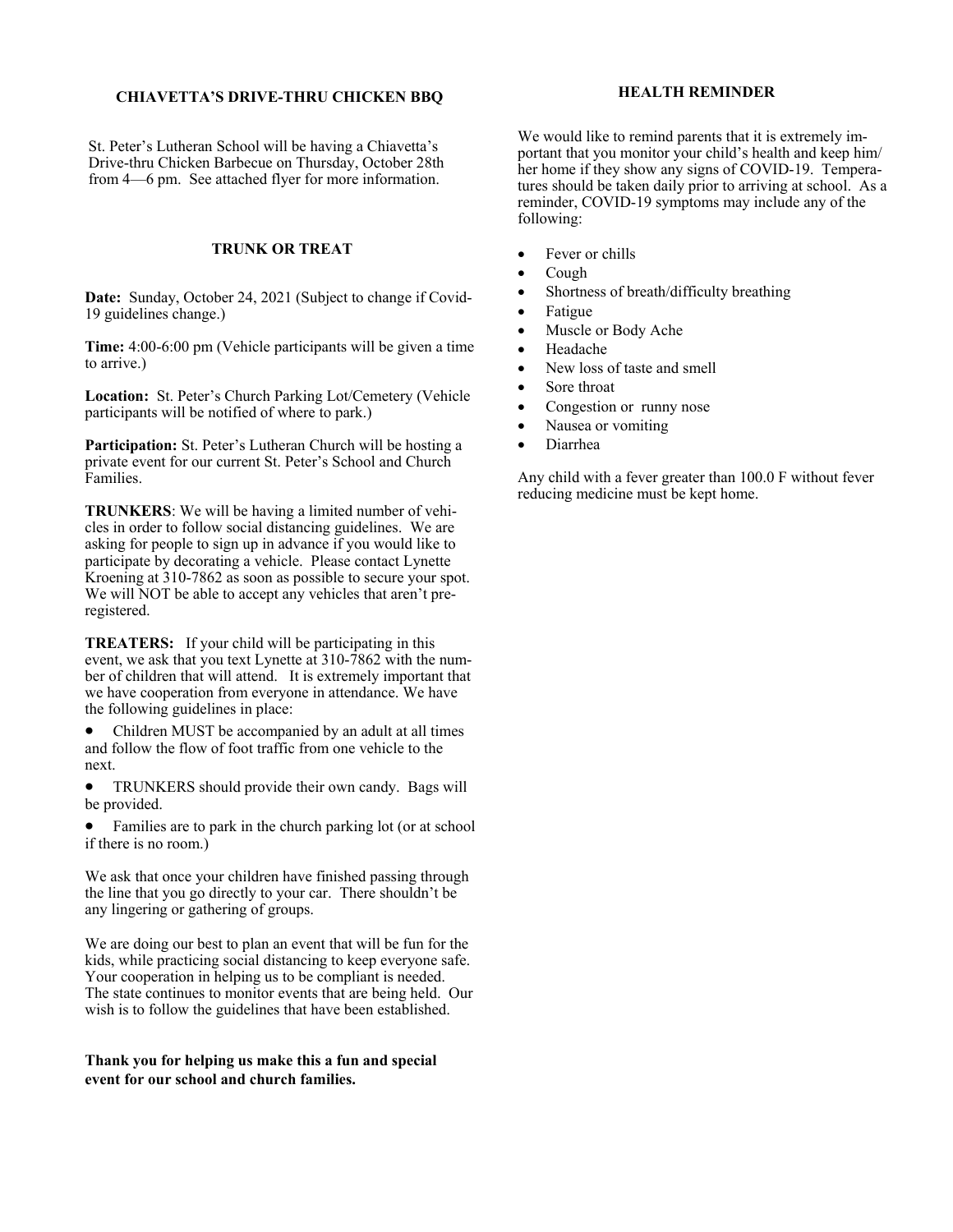| <b>AFTER SCHOOL SIGN UP</b><br>*Week of October 11th<br>Due on October 6th<br>Pre-Reg (per day) 1 hour(a) \$5,<br>2 hours $(a)$ \$10, 3 hours $(a)$ \$15<br>Family Reg for the year is \$35.00.<br>(family not registered)<br>Emergency<br>\$7.00 per hour<br>add \$1.00 per child per<br>Late Enrollees | <b>NO PIZZA THIS WEEK</b><br><b>FRIDAY, OCTOBER 8TH</b><br><b>1/2 DAY DISMISSAL</b><br>PRE-K DISMISSED AT 11:15 AM<br>K-8 DISMISSED AT 11:30 AM |
|----------------------------------------------------------------------------------------------------------------------------------------------------------------------------------------------------------------------------------------------------------------------------------------------------------|-------------------------------------------------------------------------------------------------------------------------------------------------|
| day after Wednesday.                                                                                                                                                                                                                                                                                     |                                                                                                                                                 |
| Name<br>Tues Wed Thurs Fri<br>Mon<br>None<br>Hrs.<br>Name<br>Mon<br>Wed<br>Thurs Fri<br>Tues<br>None<br>Hrs.<br><b>TOTAL ENCLOSED</b><br><b>NO SCHOOL</b><br>MONDAY, OCTOBER 11TH<br><b>COLUMBUS DAY</b>                                                                                                 | Please note<br>Afterschool is due into<br>the office by Wednes-<br>day this week.                                                               |